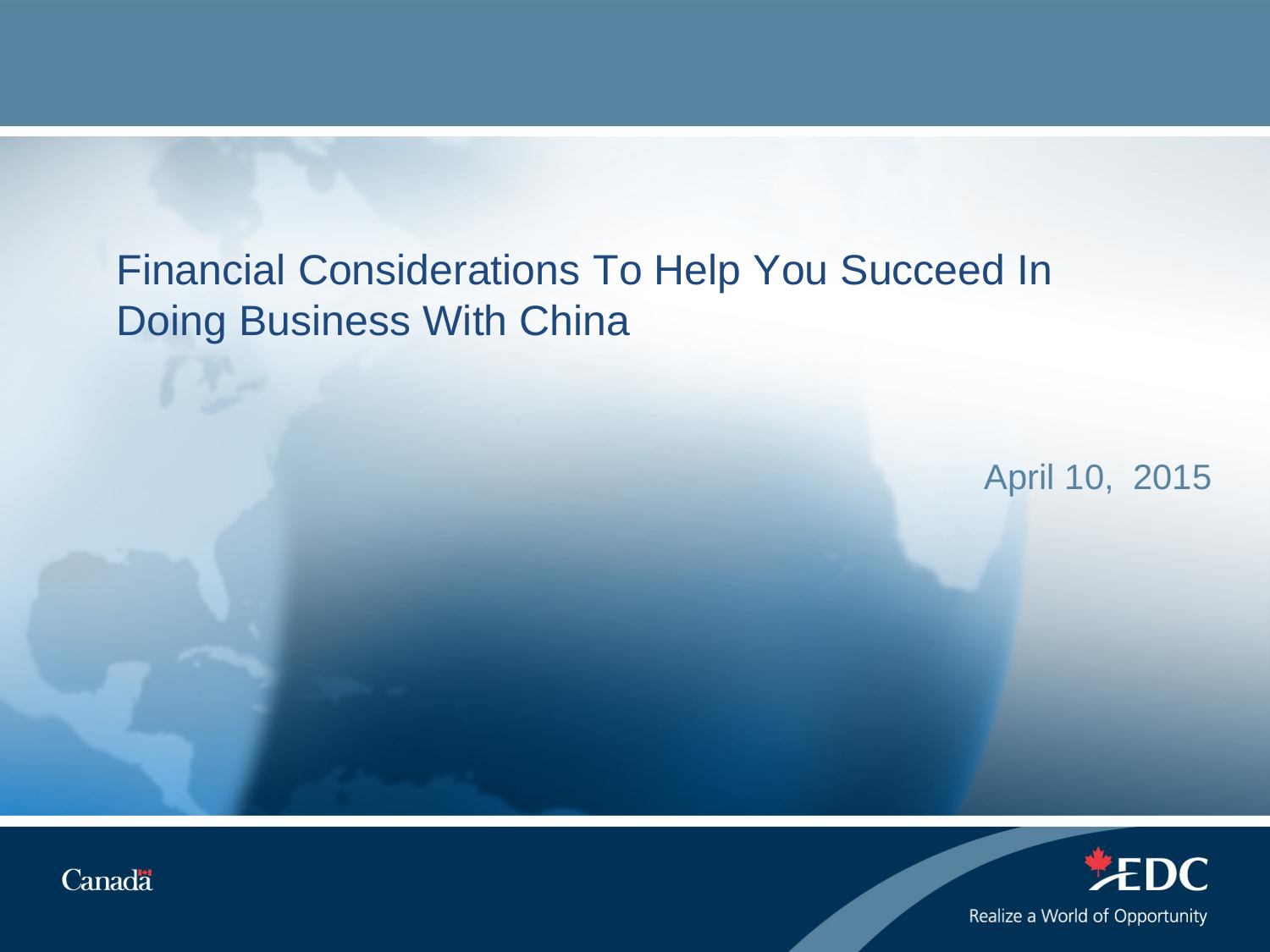## Considering China?

- **Things to consider in order to succeed** 
	- ▶ Visibility of your supply chain
	- Do you know your Chinese counterparties?
	- **Look for ways to unlock your cash**
	- **▶ Consider the RMB**
	- ▶ Making the jump into China

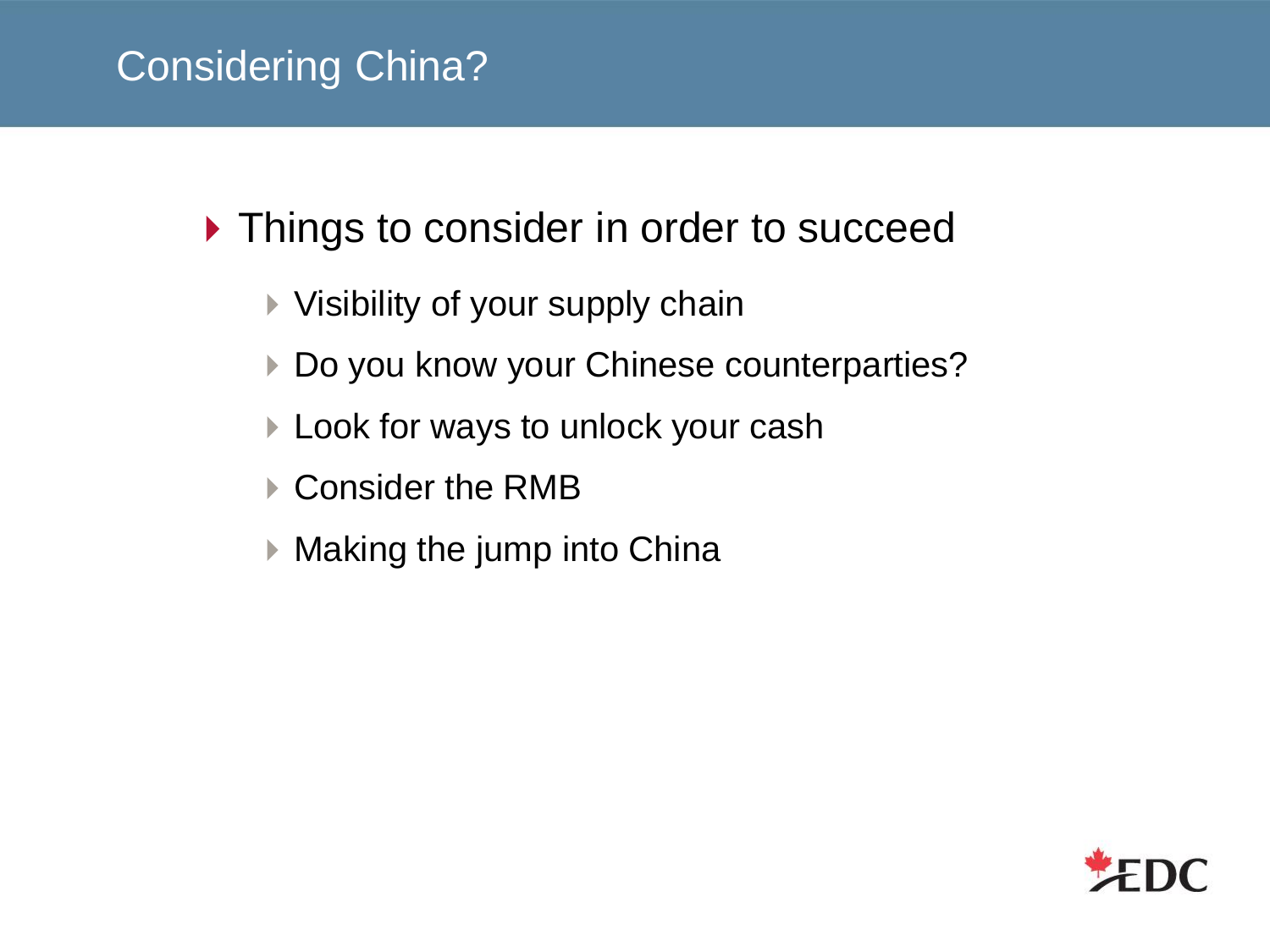# Visibility Of Your Supply Chain And Your Counterparties

Exporting & Sourcing

China is less and less about cheap labour and more about selling to China's domestic market

China will still lead in many industrial verticals

But

- ▶ Are you still competitive selling or buying? move west, move out
- If Is your existing supplier really your supplier? have you done an audit? In person?
	- **CSR considerations – pollution, safety, security, labour**

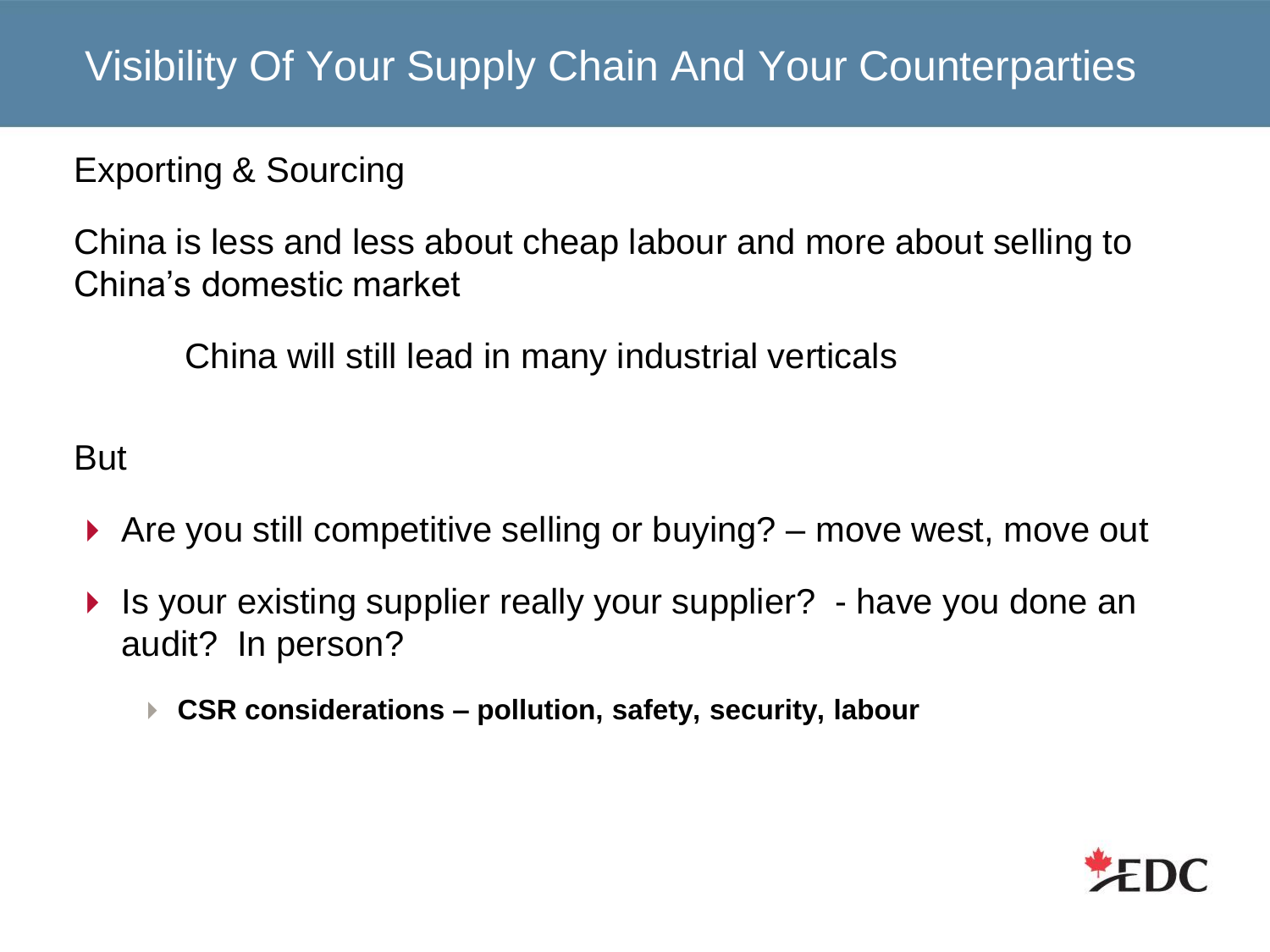### Agents and Suppliers

- Where to find them?
	- Internet? verified only means the company exists
	- ▶ Trade Shows better a limited pool found outside China
	- ▶ Industry referrals, DFATD assistance
- ▶ Due diligence needed before selecting your agent and supplier
	- ▶ One Agent for all China? Who is he/she representing? The Guanxi oversell
	- ▶ Sourcing Agents commission based
	- ▶ DFATD, Industry colleagues, CCBC, Chinese Business Research Agencies, Administration of Industry and Commerce
	- ▶ Get on the Ground!
- Multiple samples before you buy, negotiate quality standards and penalties for slippage in delivery and quality, change & rush orders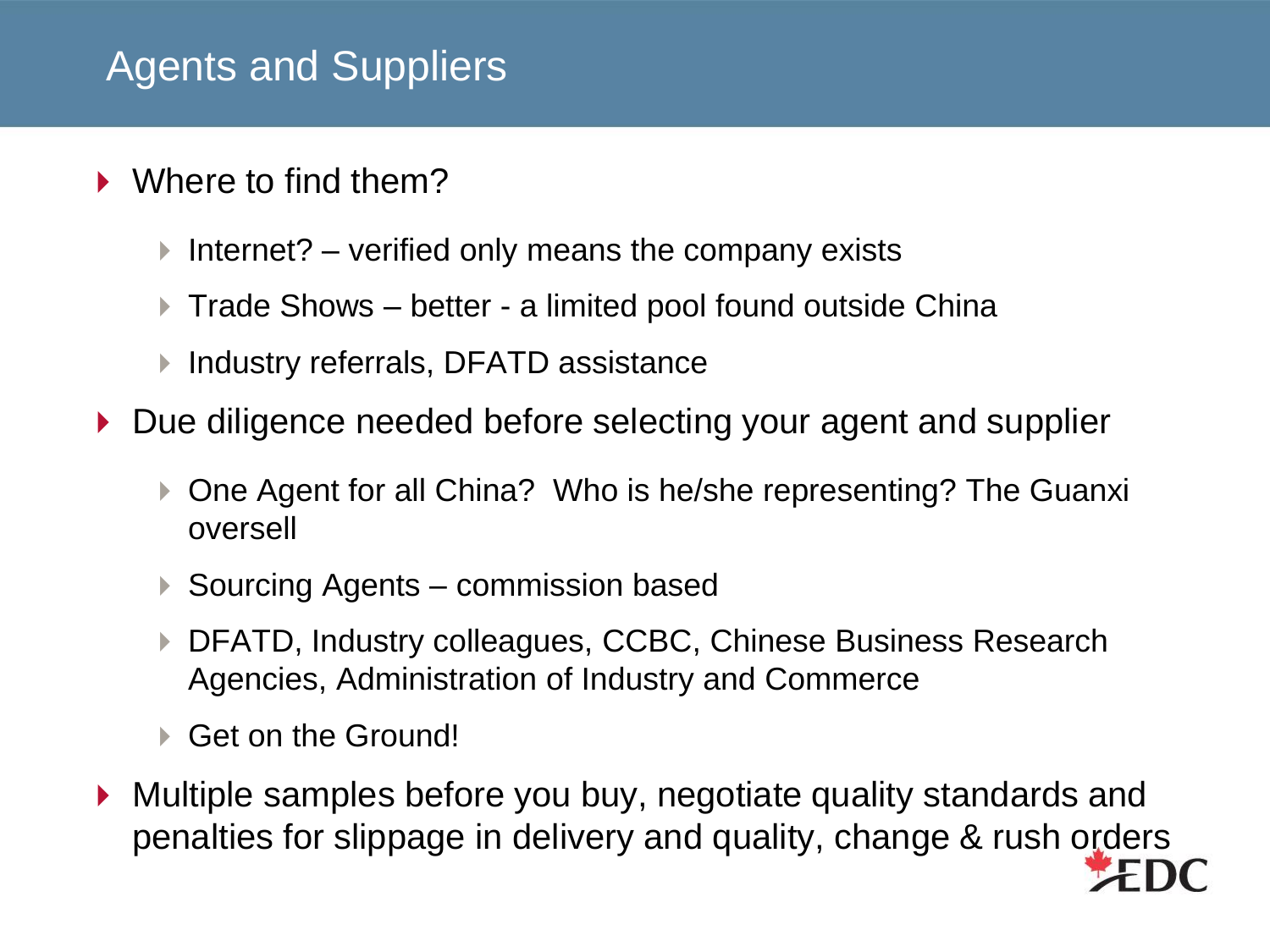### Payment – Protect Yourself

Exporting:

- ▶ Receivable Insurance is used in more than 90% of EDC supported export contracts
- ▶ Terms typically up to 90 days but can be longer
	- **Issues:** 
		- Good buyer relationships are critical. Some buyers have refused or frustrated payment (even on L/C terms against confirmed docs) when commodity or input prices fluctuated during shipment or during a long manufacturing period
		- Appetite for margining of receivables varies across banks in Canada

Buying: Avoid unsecured methods/ Expect LC requests - Sinosure

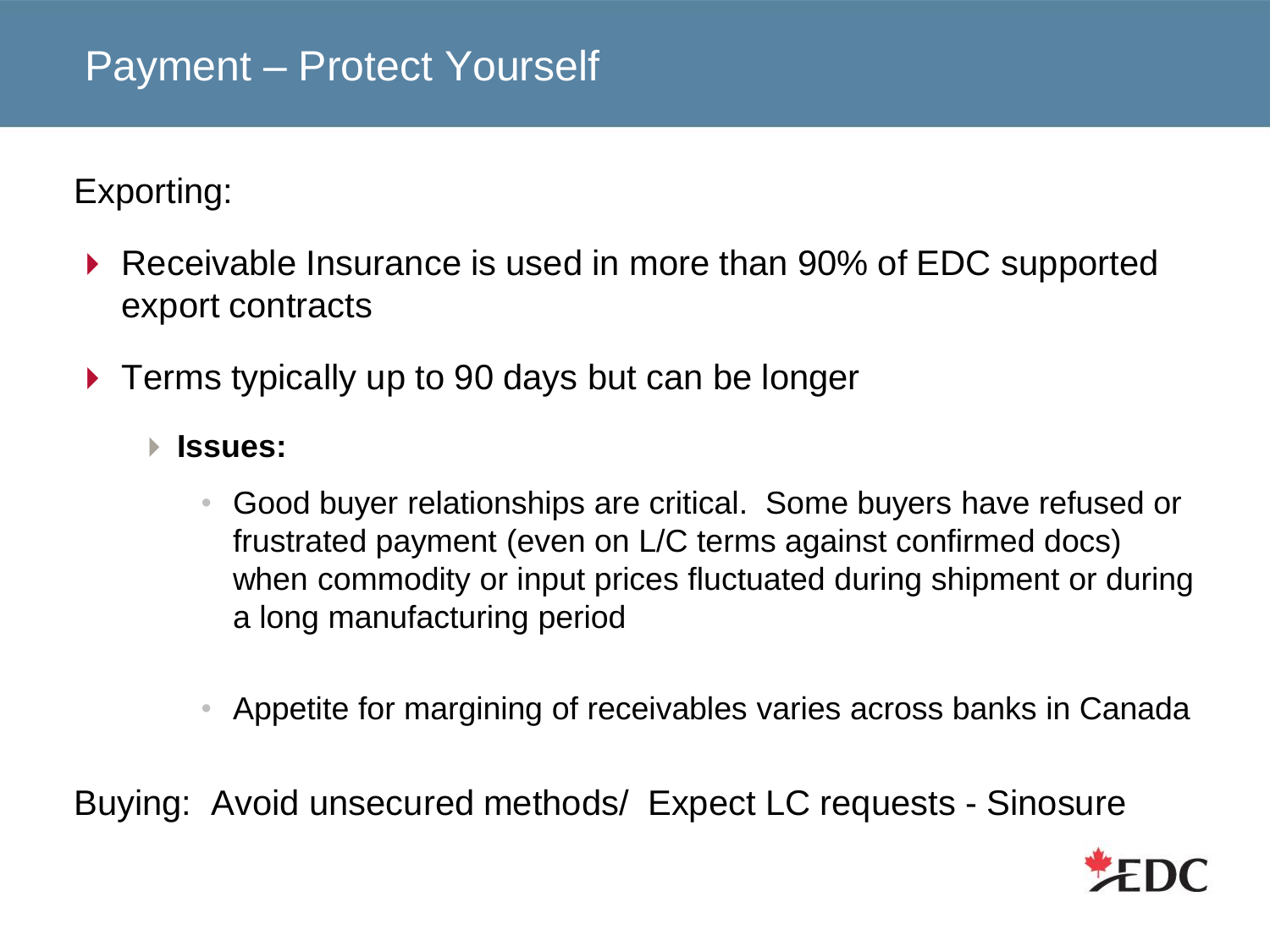Don't forget that insured receivables may be marginable

Talk to your bank!

More capacity for your operating lines in Canada

Bid, Advanced Payment and Performance bonds all part of a typical Chinese contract when exporting – you will need to post SBLC's

- ▶ Performance bonding on holdback amounts can be at risk since Chinese buyer may wish to reopen the contract to negotiate additional product/spare parts/ training etc.
- ▶ Wrongful call 100% coverage
- $\triangleright$  Rightful call 95% cover if outside the exporter's control

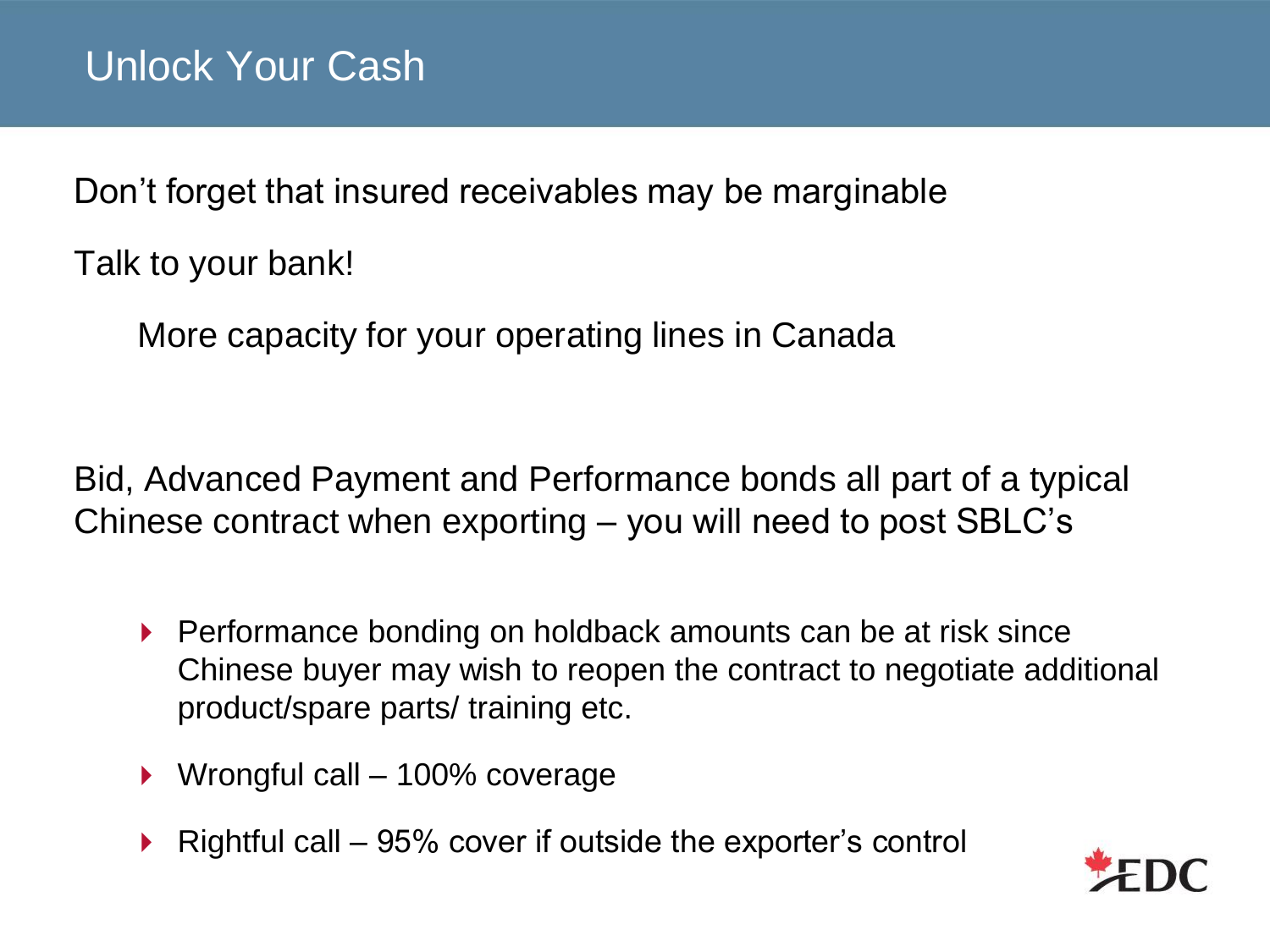Launch in March of the Canadian RMB Clearing Hub for Americas

Facilitates easier access and settlement of trade payments in RMB

Coming Soon….. China International Payment System (CIPS)

Capital Account Relaxation

| RMB VALUE SHARES OF WORLD CURRENCY PAYMENTS<br>Jan 2013 |     |        |    |            |     |        | Dec 2014         |  |
|---------------------------------------------------------|-----|--------|----|------------|-----|--------|------------------|--|
| <b>EUR</b>                                              | #1  | 40.17% |    | <b>USD</b> | #1  | 44.64% |                  |  |
| <b>USD</b>                                              | #2  | 33.48% |    | <b>EUR</b> | #2  | 28.30% |                  |  |
| <b>GBP</b>                                              | #3  | 8.55%  |    | <b>GBP</b> | #3  | 7.92%  |                  |  |
| JPY                                                     | #4  | 2.56%  |    | JPY        | #4  | 2.69%  |                  |  |
| <b>AUD</b>                                              | #5  | 1.85%  |    | <b>CNY</b> | #5  | 2.17%  |                  |  |
| CHF                                                     | #6  | 1.83%  |    | CAD        | #6  | 1.92%  |                  |  |
| CAD                                                     | #7  | 1.80%  |    | <b>AUD</b> | #7  | 1.79%  |                  |  |
| SGD                                                     | #8  | 1.05%  |    | <b>CHF</b> | #8  | 1.39%  |                  |  |
| HKD                                                     | #9  | 1.02%  |    | <b>HKD</b> | #9  | 1.27%  |                  |  |
| <b>THB</b>                                              | #10 | 0.97%  |    | SGD        | #10 | 0.90%  |                  |  |
| SEK                                                     | #11 | 0.96%  |    | <b>THB</b> | #11 | 0.88%  |                  |  |
| <b>NOK</b>                                              | #12 | 0.80%  |    | <b>SEK</b> | #12 | 0.78%  |                  |  |
| <b>CNY</b>                                              | #13 | 0.63%  |    | NOK        | #13 | 0.72%  |                  |  |
| DKK                                                     | #14 | 0.58%  |    | pln        | #14 | 0.56%  | <b>The State</b> |  |
| <b>RUB</b>                                              | #15 | 0.56%  | m. | ZAR        | #15 | 0.45%  | m.               |  |
| FRONTIER STRATEGY GROUP                                 |     |        |    |            |     |        |                  |  |

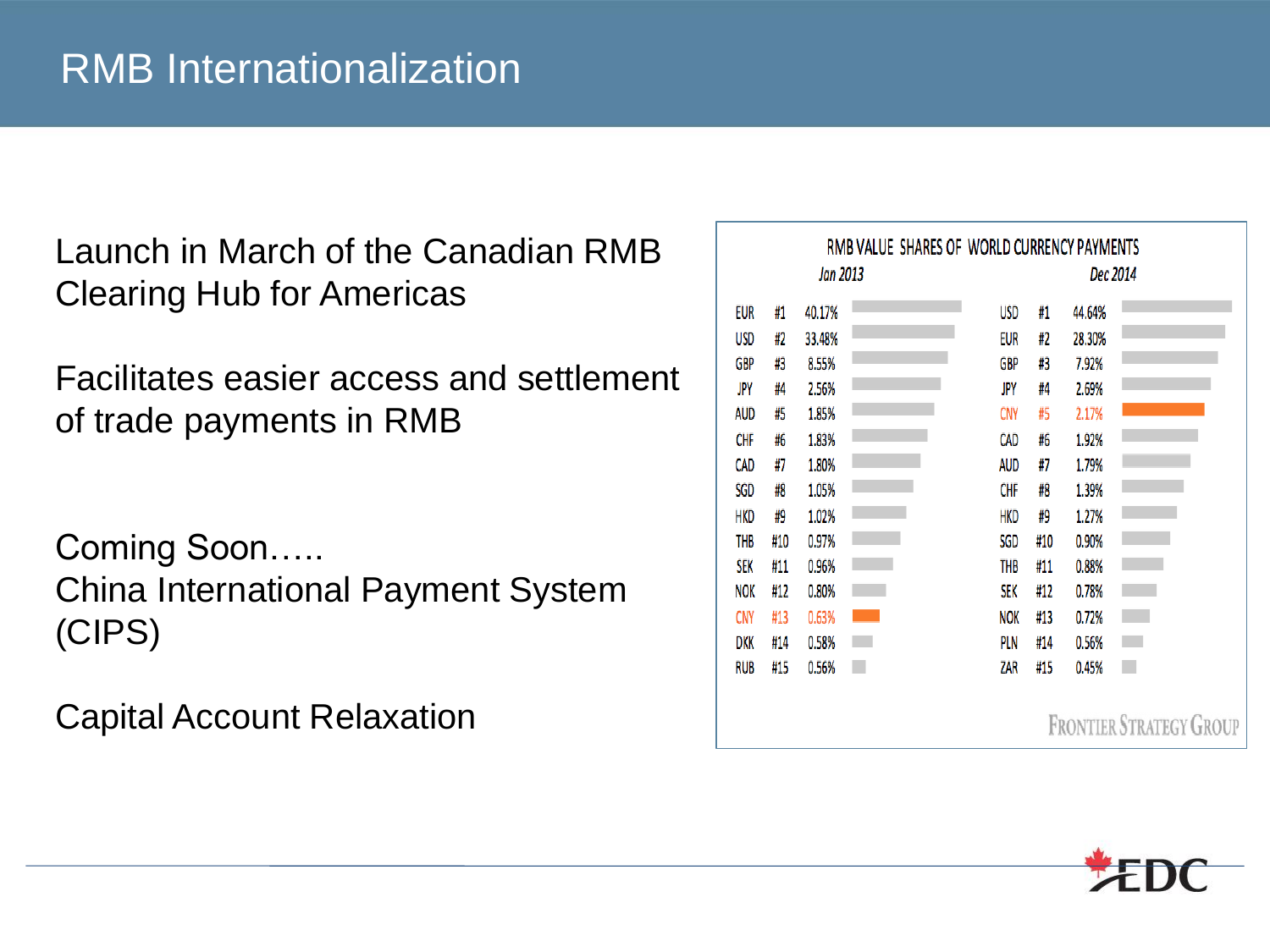#### RMB As Payment - Considerations

- Direct conversion advantage: the Canadian clearing bank makes the trade faster and more transparent. Once direct CAD-CNY trades are permitted, there will be an additional savings.
- ▶ FX transaction fees: when the Chinese buyer pays in RMB they no longer have to take on the FX transaction costs,
	- ▶ between 0.5-2.5% depending on a variety of factors: transaction size, amount of recurring business, banking relationships, etc.
- ▶ Convenience: many Chinese buyers do not have USD liquidity and need to work through FX agents within China. Added cost.
- ▶ FX risk: when the Chinese buyer pays in RMB they no longer have to take on the FX risk, which can vary between depending on the term and market volatility.
- **Natural Hedging**

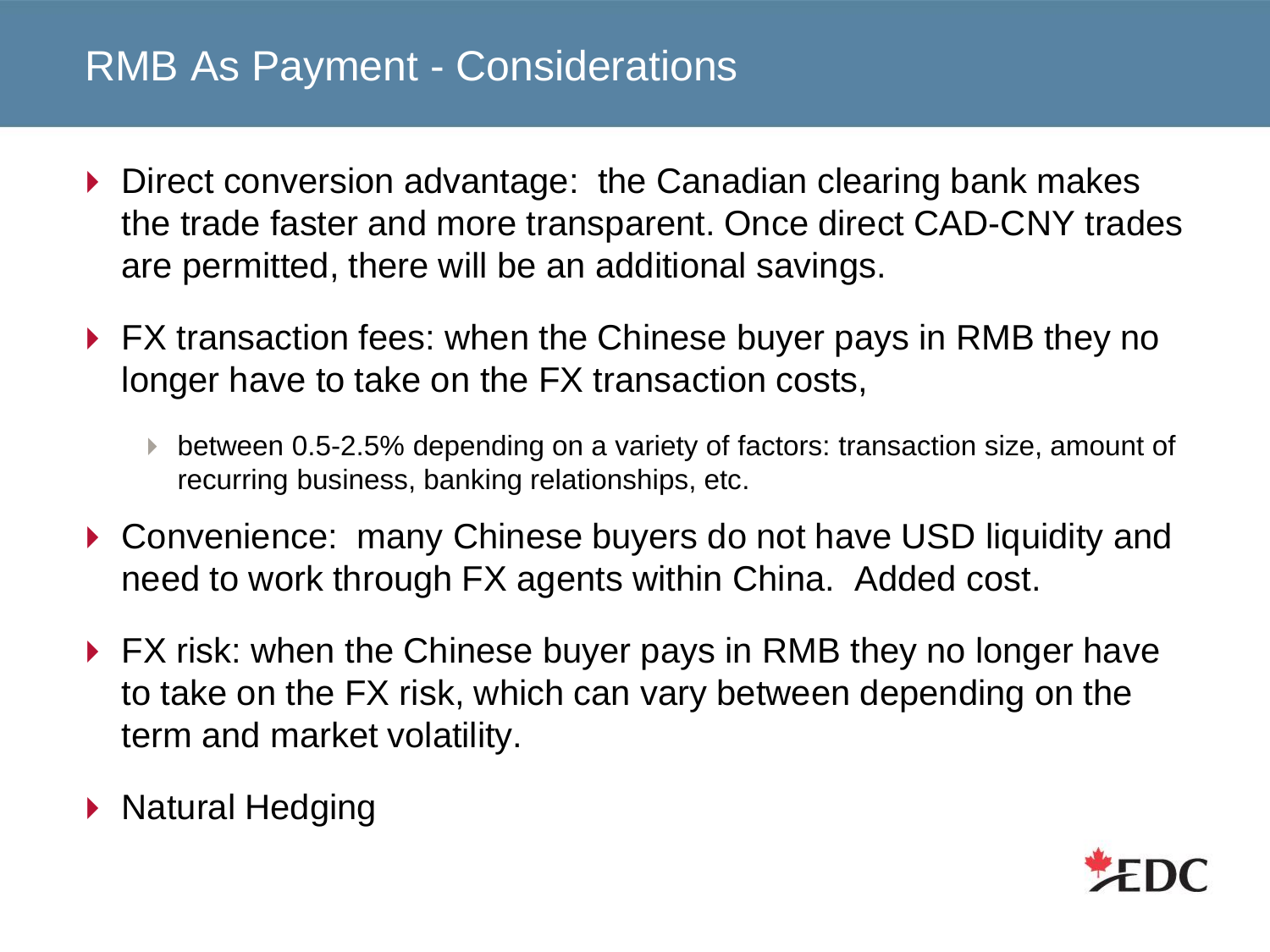Be aware that China's FX regulator (SAFE) prohibits most Chinese companies from obtaining a hard currency loan from outside China

This includes RMB located offshore

Some exceptions:

Strategically important SOEs and national priority projects may have approval

Buyers in the Shanghai FTZ

If buyer asks – a potential sign of credit distress of the buyer or simply a request for longer payment terms under LC or open account

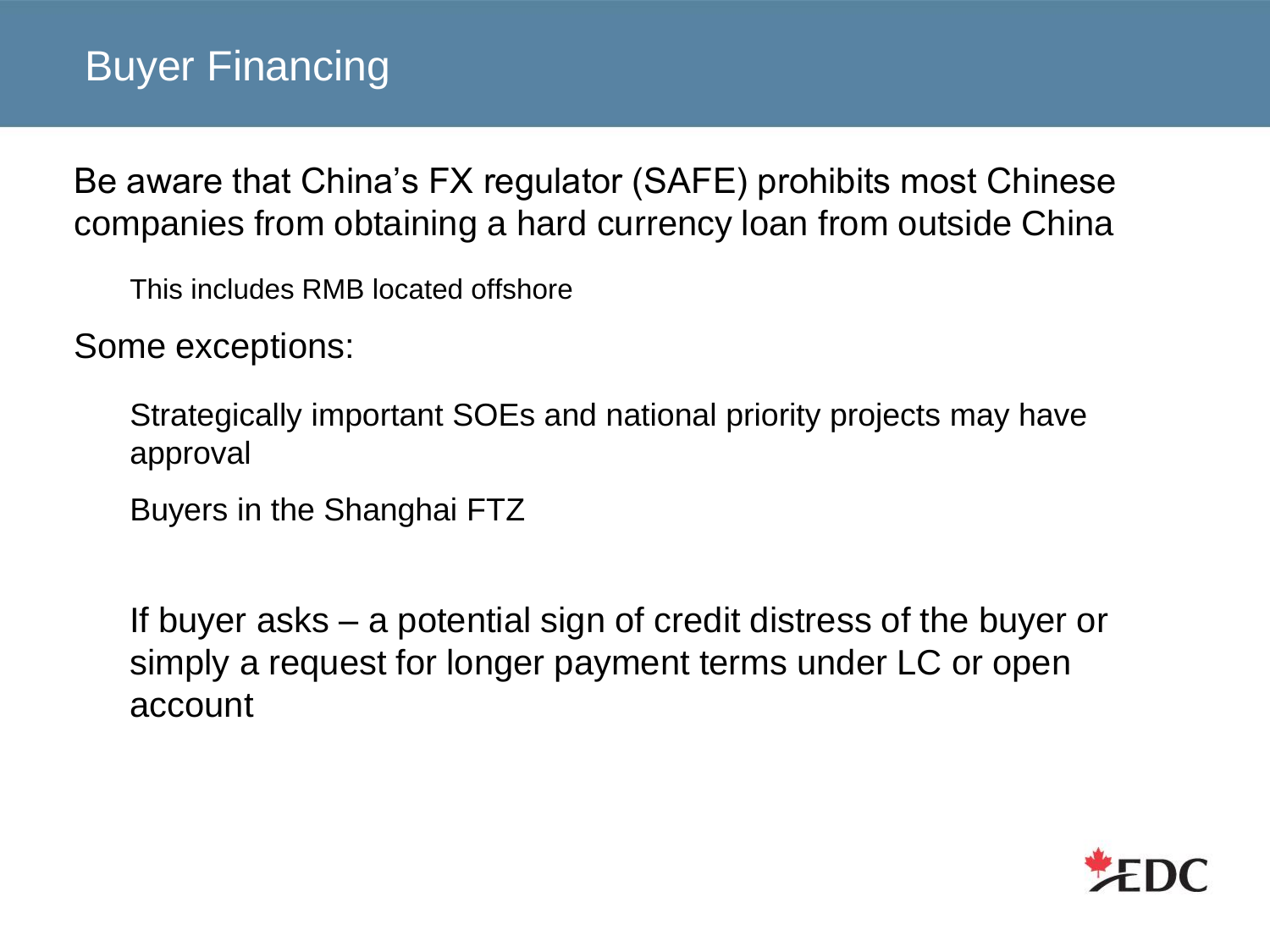FX regs affect foreign JVs and wholly owned foreign enterprises as well Borrowing Gap Headaches

- ▶ Cdn investors need to work closely with an experienced LOCAL lawyer and tax consultant and bank to ensure proper affiliate licensing and debt strategy
- ▶ BIG issue affecting companies in China that didn't structure their investment well and expected to use external debt to fund and grow their China based operations

This is a fundamental transition period in China's FX regime so anyone thinking to business with or invest in China consult your bank, local lawyers and the Canadian and Quebec Trade Commissioners Service